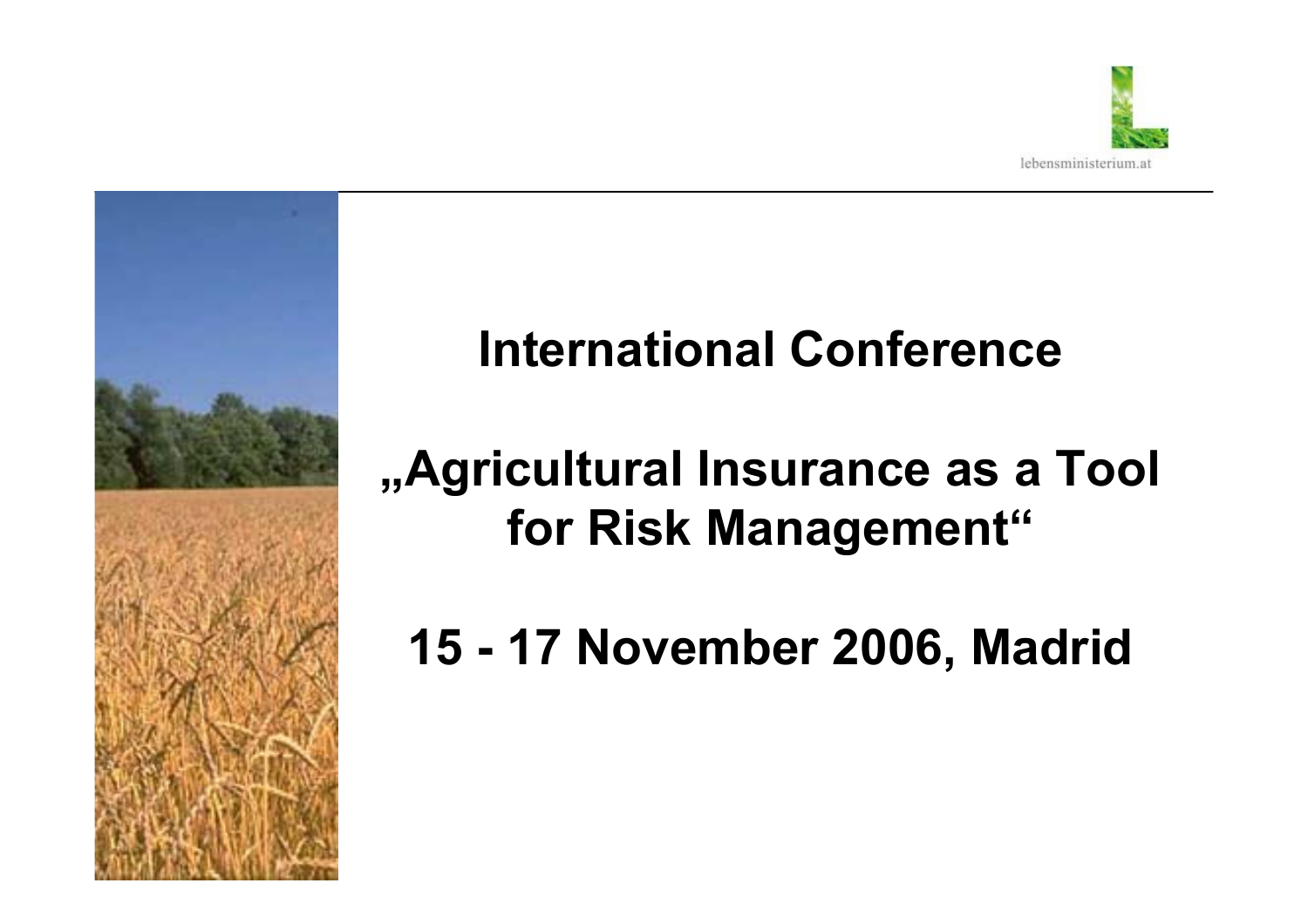**Survey**





- **Austria's Agriculture in Figures**
- **The Austrian Agricultural Multi-Peril Insurance System**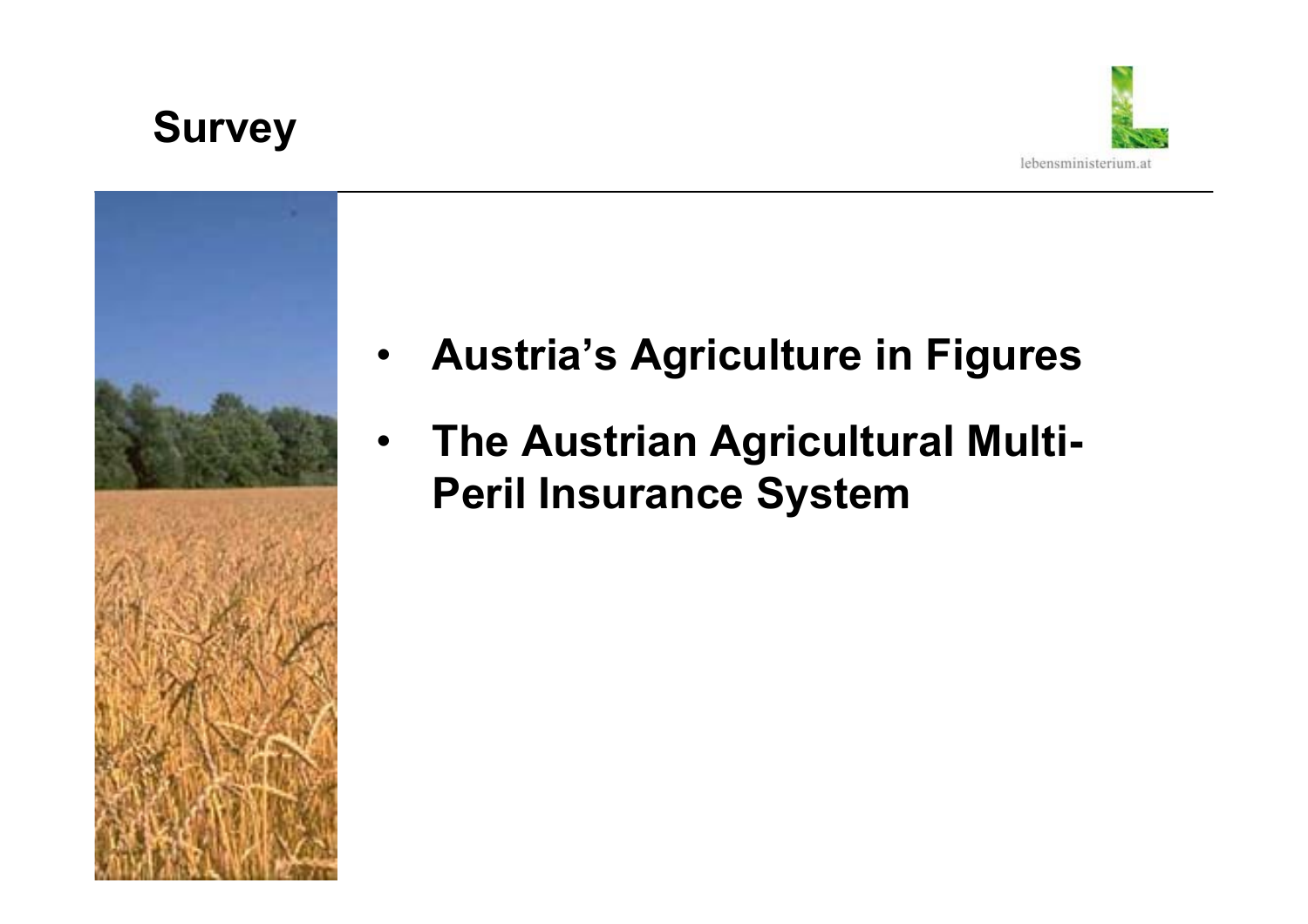## ÖSTERREICH / AUSTRIA



lebensministerium at

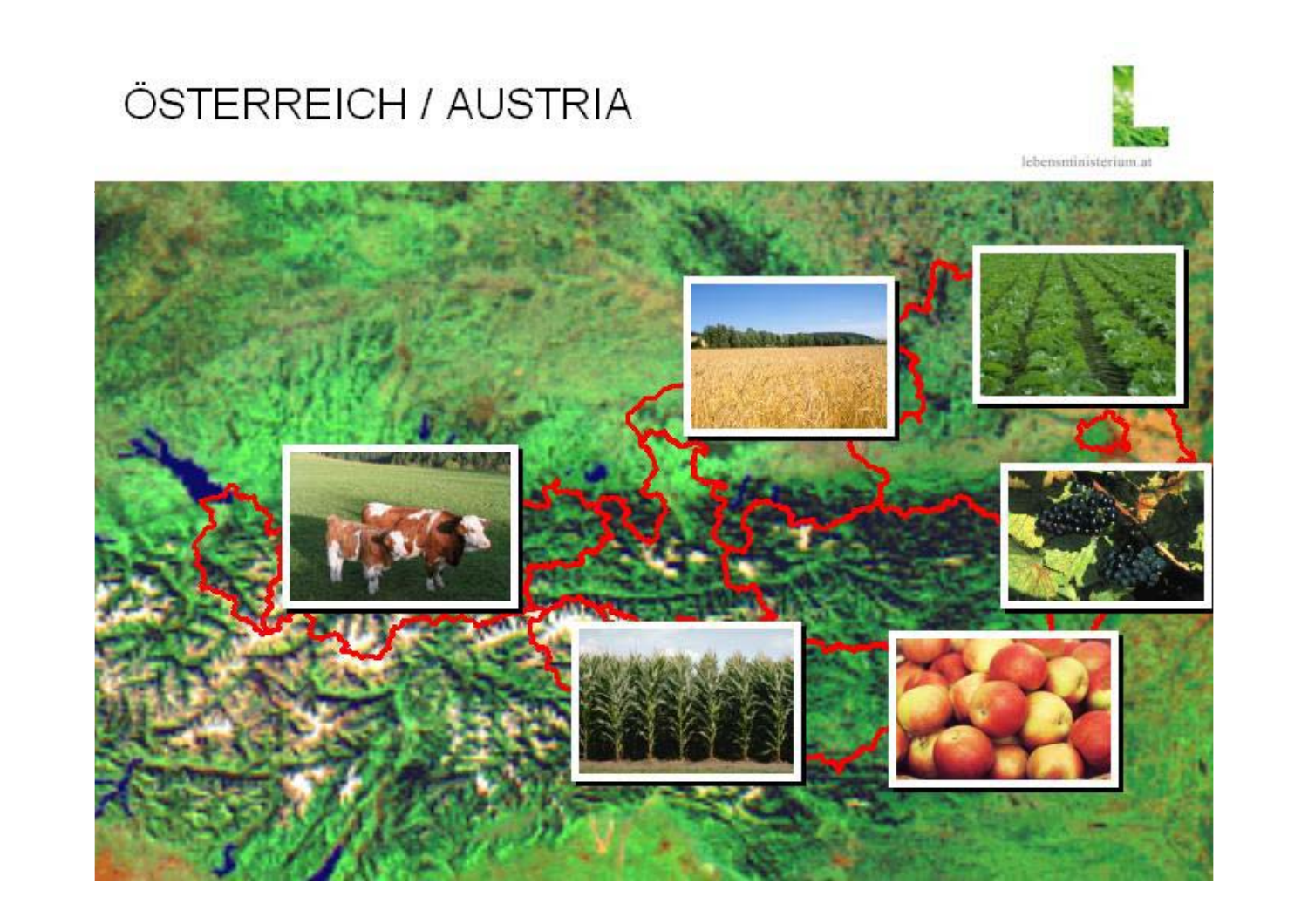## **Austria's Agriculture in Figures**

(Source: Green Report 2006/year 2005)



| Share of agriculture in the gross domestic product:                                                      | about 1.6 $%$                       |
|----------------------------------------------------------------------------------------------------------|-------------------------------------|
| Persons working in agriculture (annual work units)<br>Share of unpaid (family) workers                   | 187 300<br>84%                      |
| Holdings:                                                                                                |                                     |
| Agricultural holdings / pure forest enterprises<br>Average size of agricultural holdings / incl. forests | 190 382 / 13 273<br>18.4 ha / 34 ha |
| Areas:                                                                                                   |                                     |
| Agricultural area                                                                                        | 3 260 000 ha                        |
| - Arable land                                                                                            | 1 375 000 ha                        |
| - Permanent grassland                                                                                    | 1810 000 ha                         |
| - Permanent crops (wine, fruit)                                                                          | 72 500 ha                           |
| <b>Forested land</b>                                                                                     | 3 202 000 ha                        |
| <b>Foreign trade:</b>                                                                                    |                                     |
| export                                                                                                   | € 97.71 bn                          |
| imports                                                                                                  | € 96.50 bn                          |
| $\rightarrow$ about 80% of the foreign trade within the European Union                                   |                                     |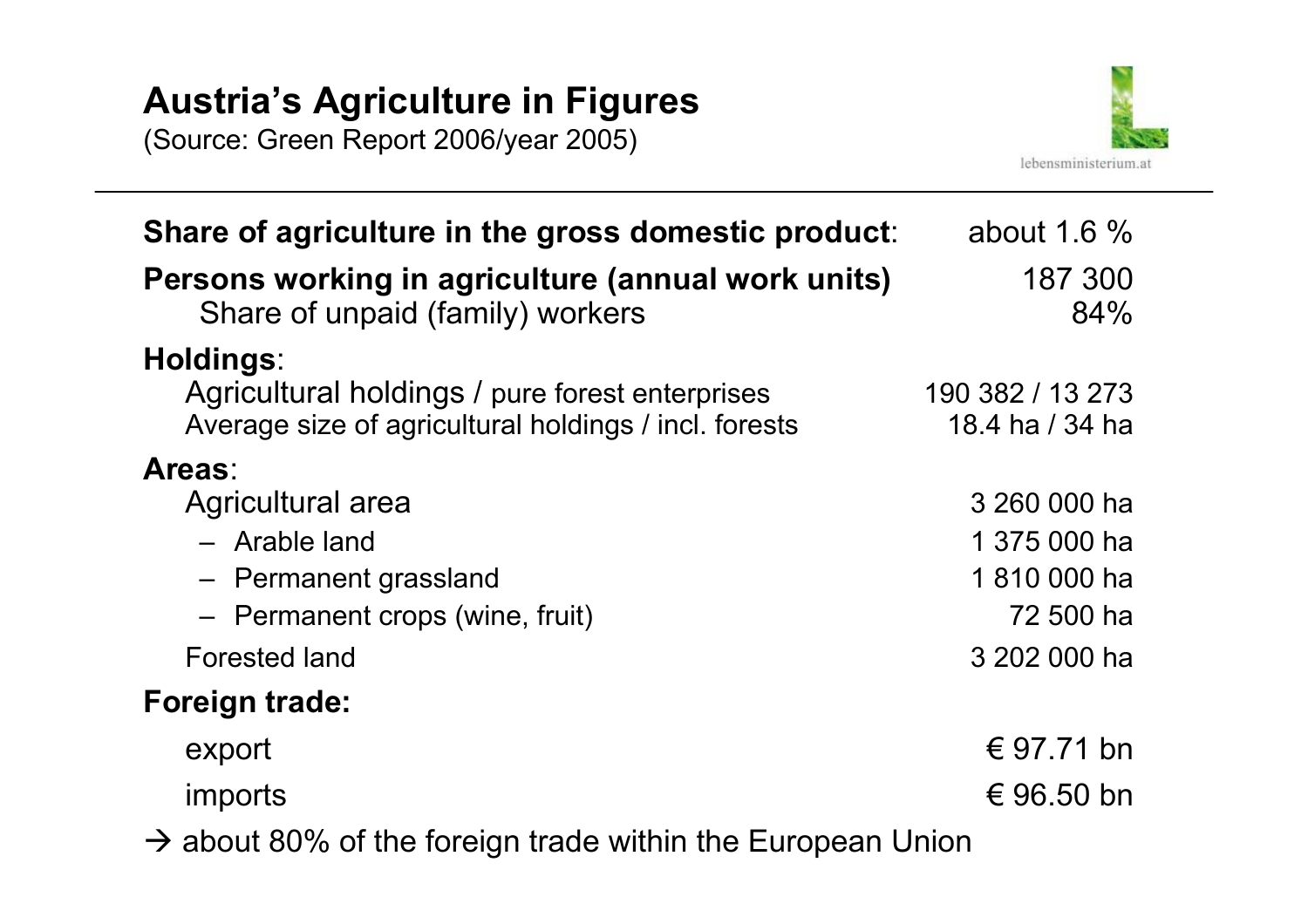## **Austria's Agriculture in Figures**

(Source: Green Report 2006/year 2005)



Crops:

- Grass land and pasture 1810 000 ha
- 
- 
- Sugar beets 45 000 ha
- 
- 
- Market gardening and horticulture 14 000 ha

## Animal husbandry:

- Beef production 2 011 000 cattle
- Pork production 3 170 000 pigs

 Cereals 796 000 ha Oil seeds 112 000 ha Wine 46 000 haPotatoes 22 000 ha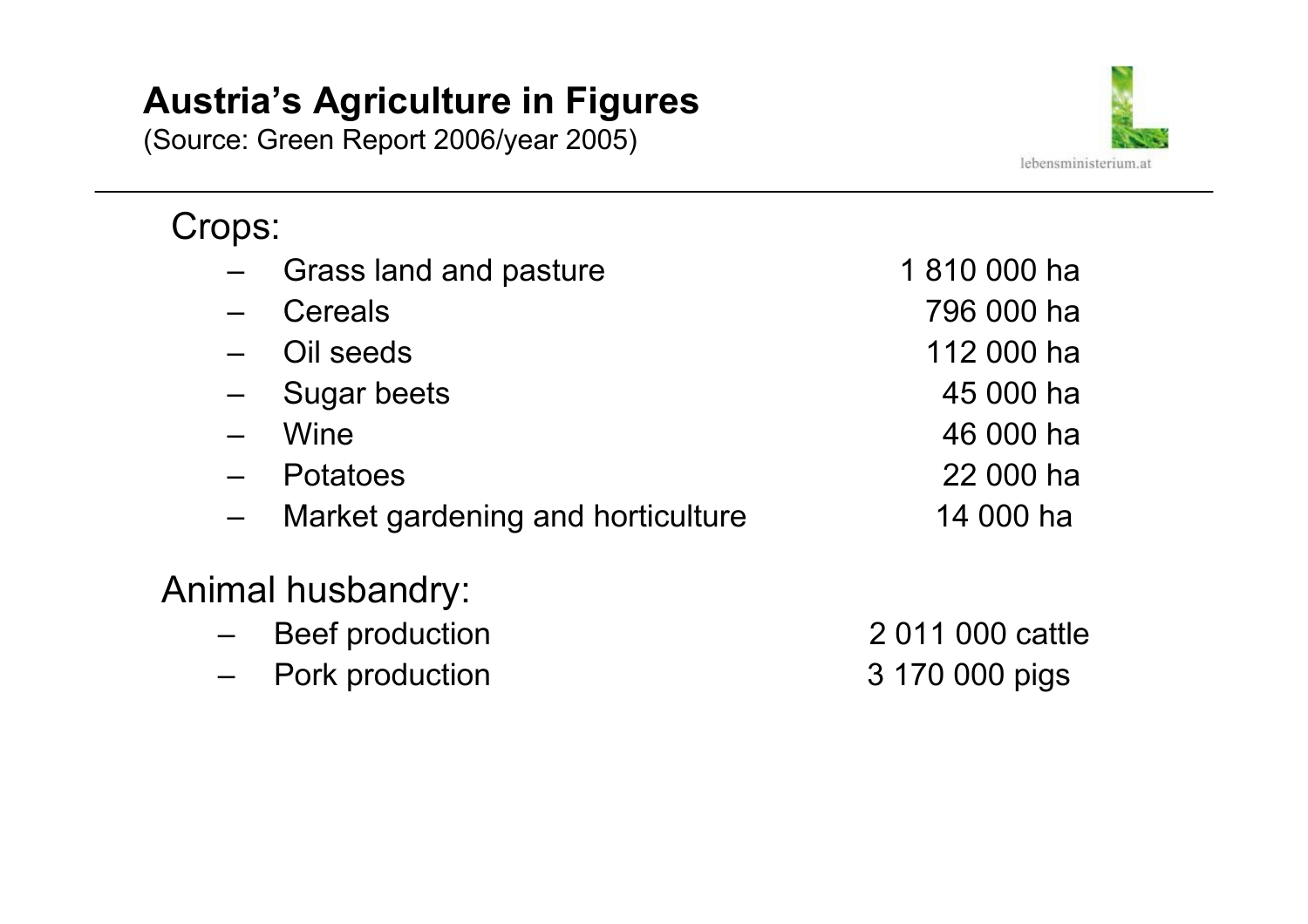

# **The Austrian Agricultural Multi-Peril Insurance System**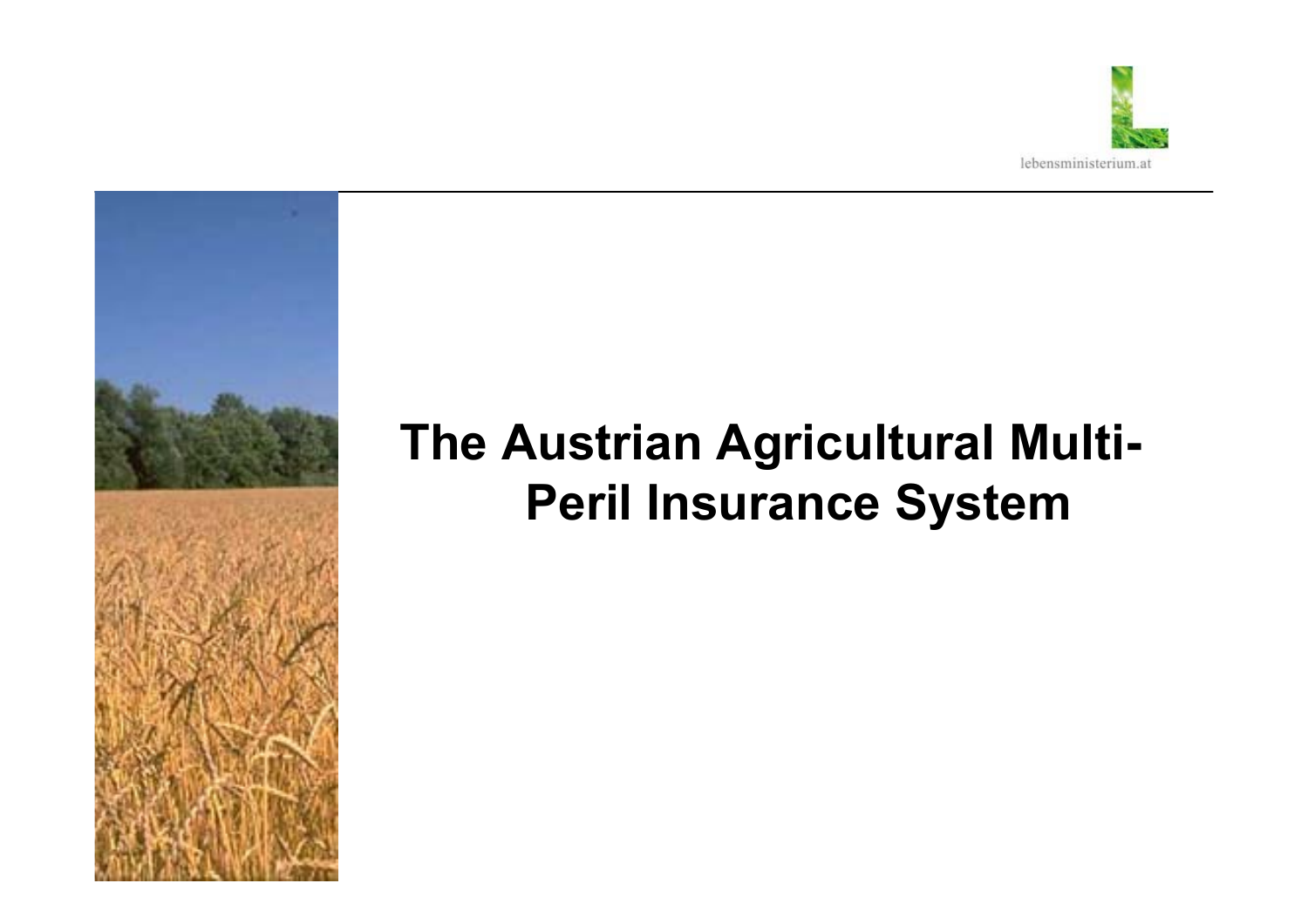## **60 Years Partnership Insurance & Agriculture**



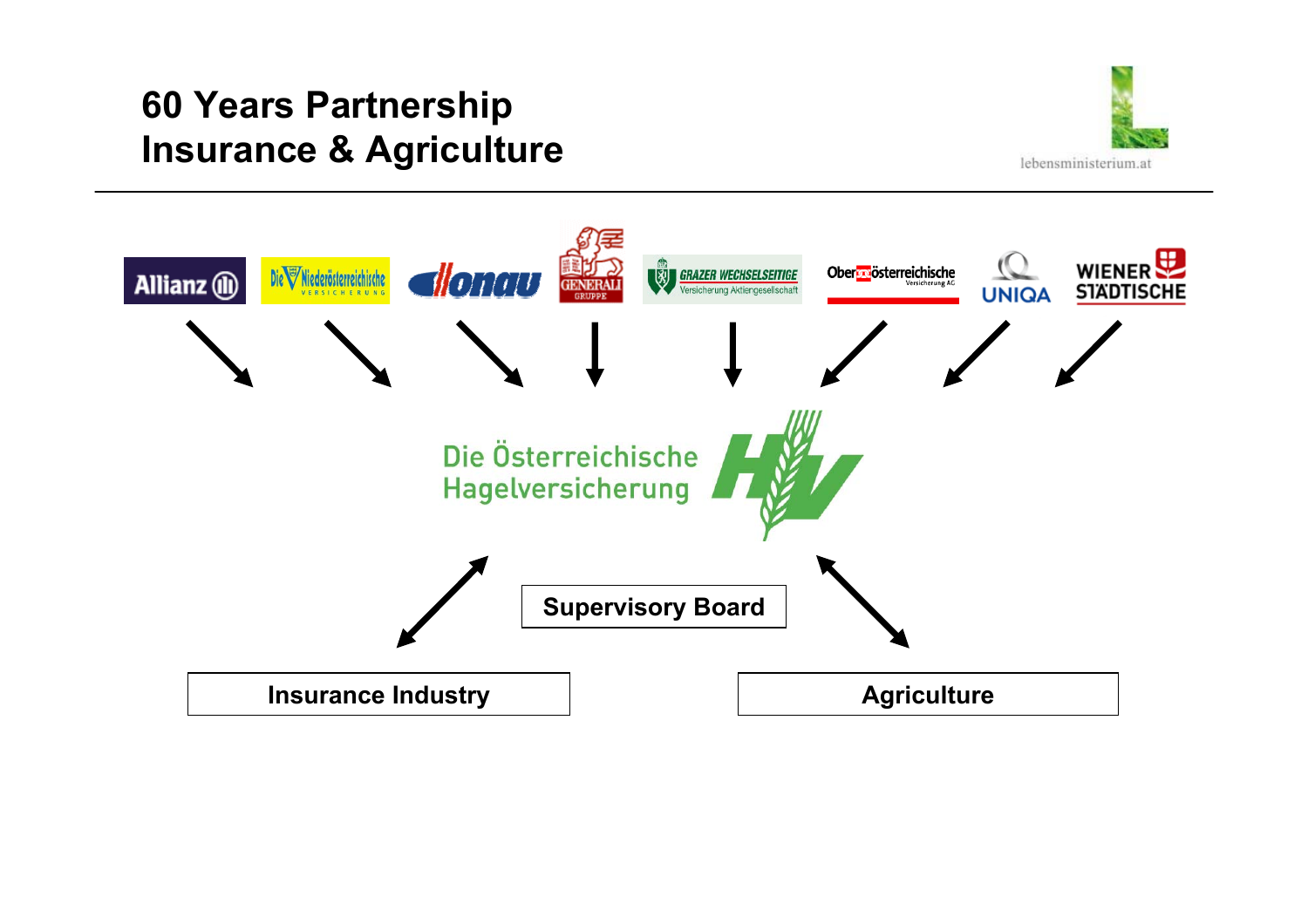

## **Business organisation**

- •Mutual insurance association
- •Founded by the insurance industry 1946

## **Corporate objectives**

- •Comprehensive risk management for agriculture
- •Non profit organisation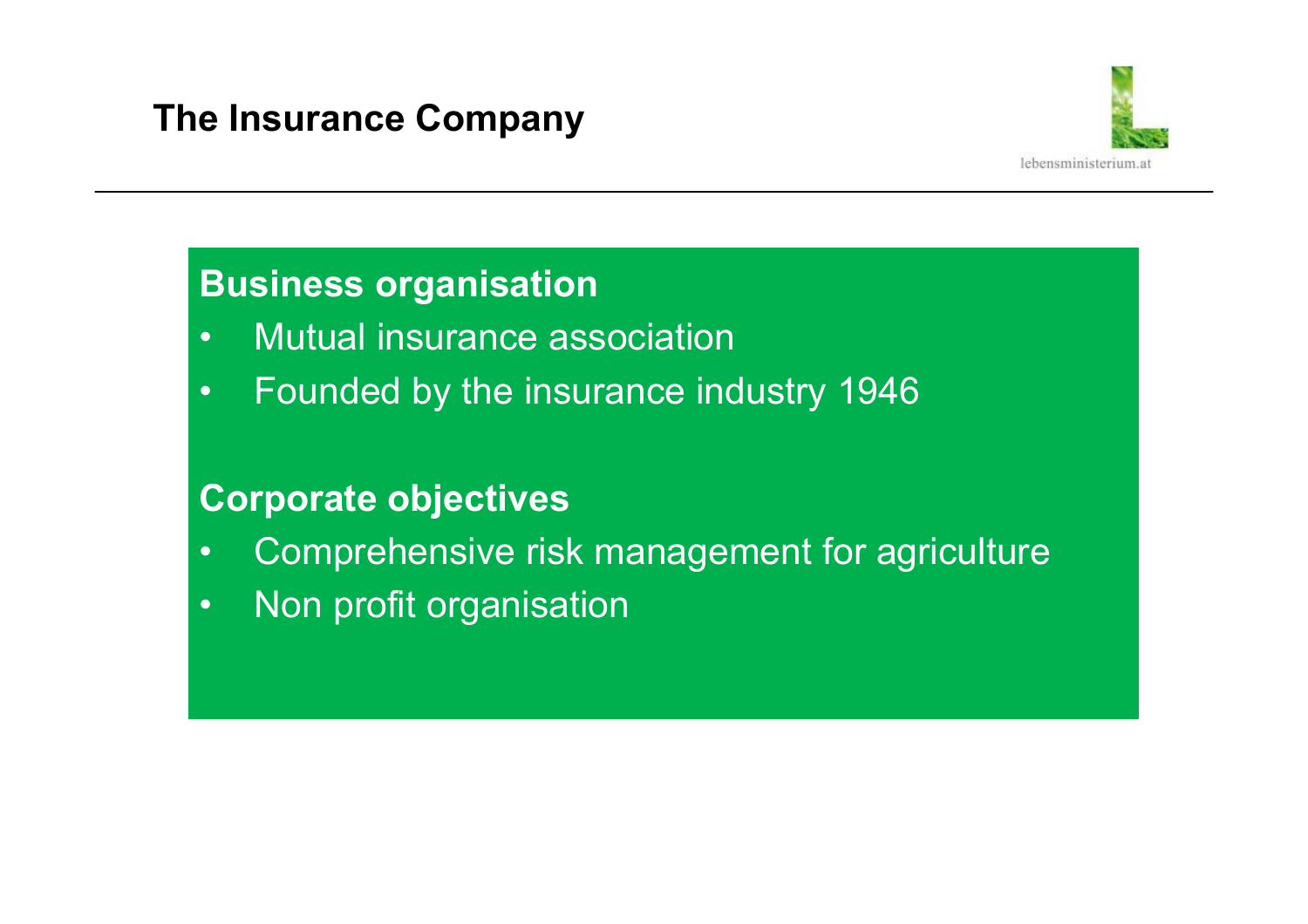## **Private-Public Partnership**



#### **Hail Insurance Promotion Act**

Subsidies to farmers to reduce the hail and frost insurance premium



#### **Return of premium in case of little claims**

In case of a return of premium the Federal Government and the provinces will each receive 25 % of the returned amount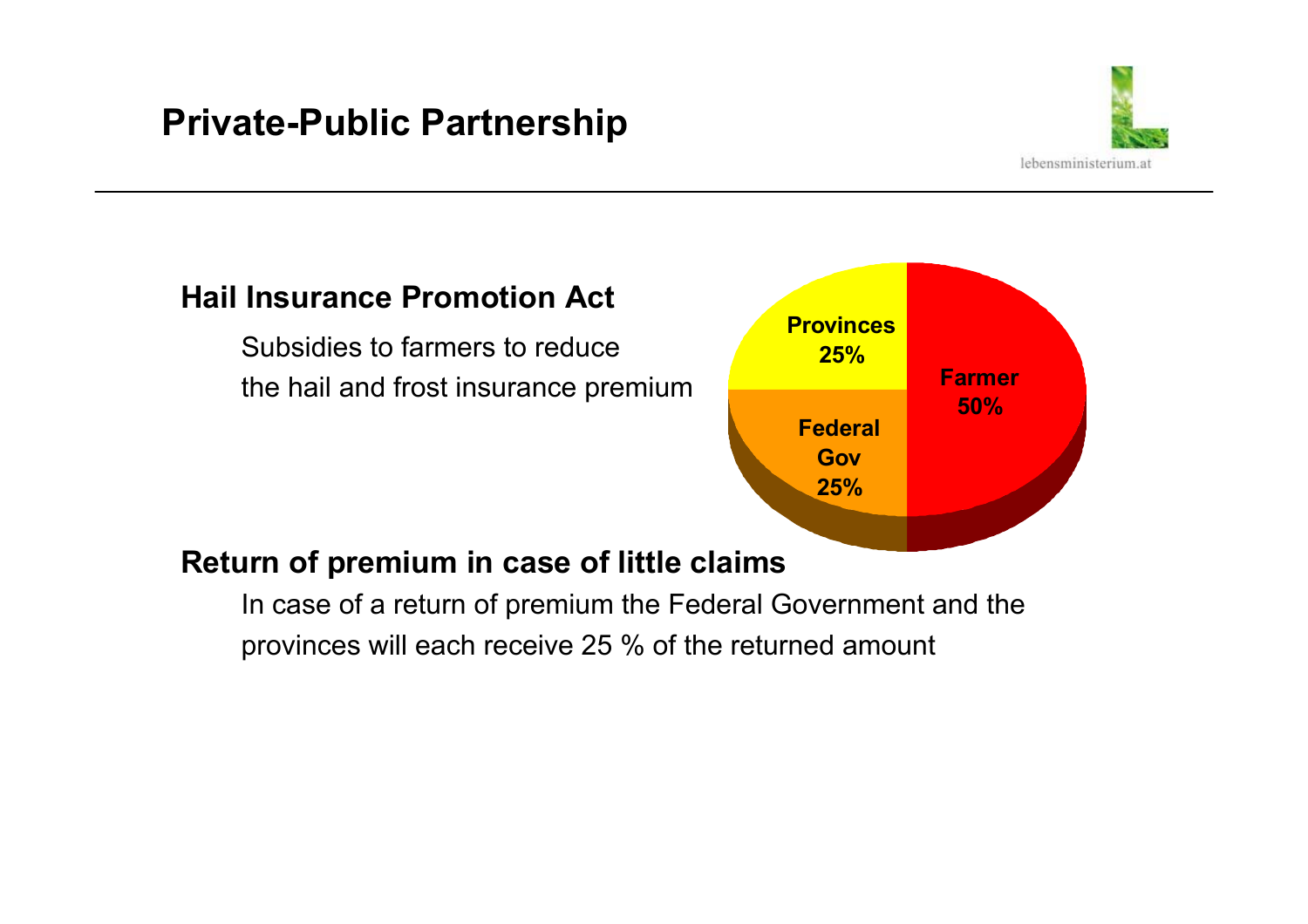#### **Use of databases available from the Austrian marketing board (AMA)**



Without accessauthorisation to AMA - data

lebensministerium.at

With access authorisation to AMA - data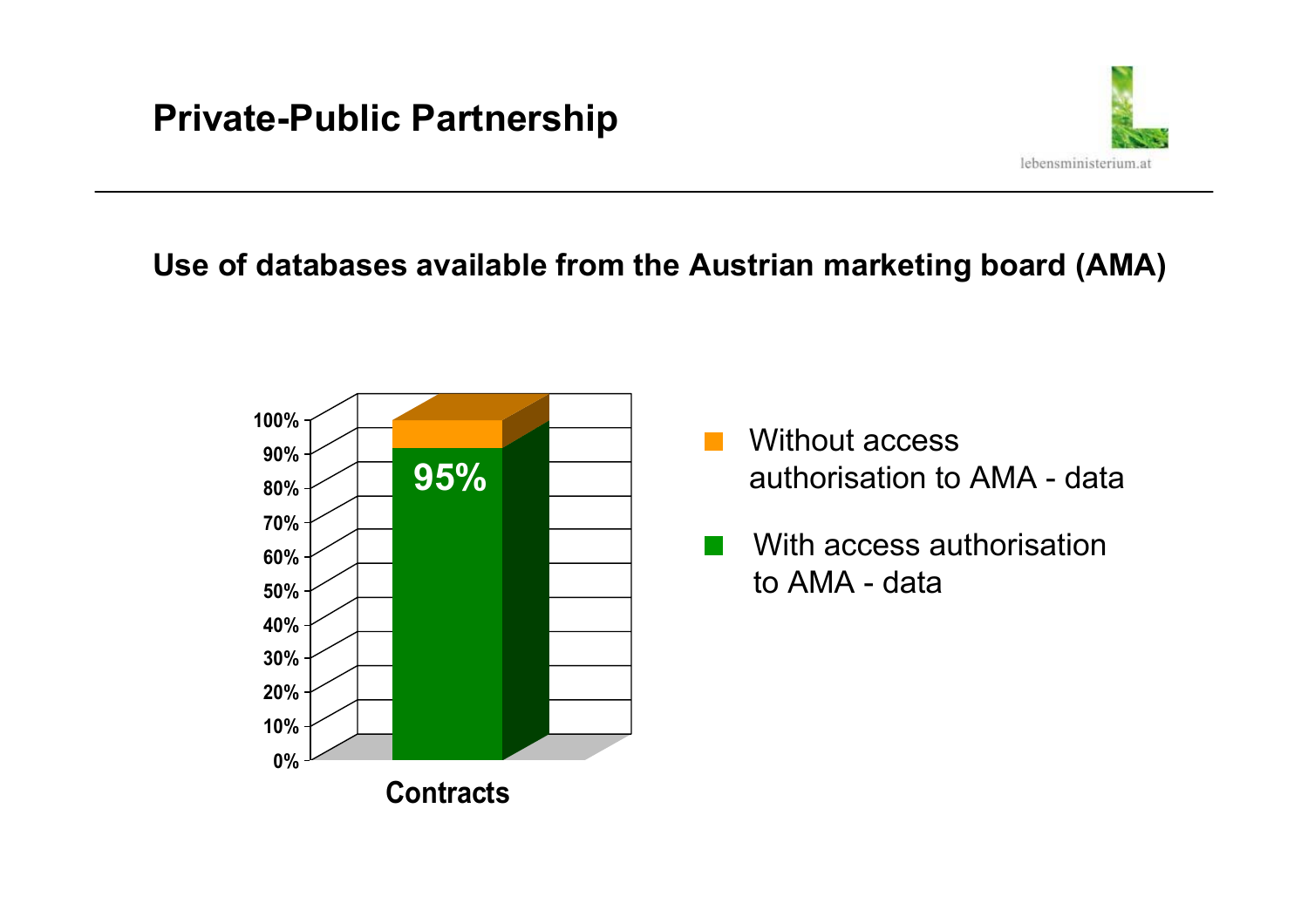#### **AMA - Premium Discount due to direct farm data access** In Million €



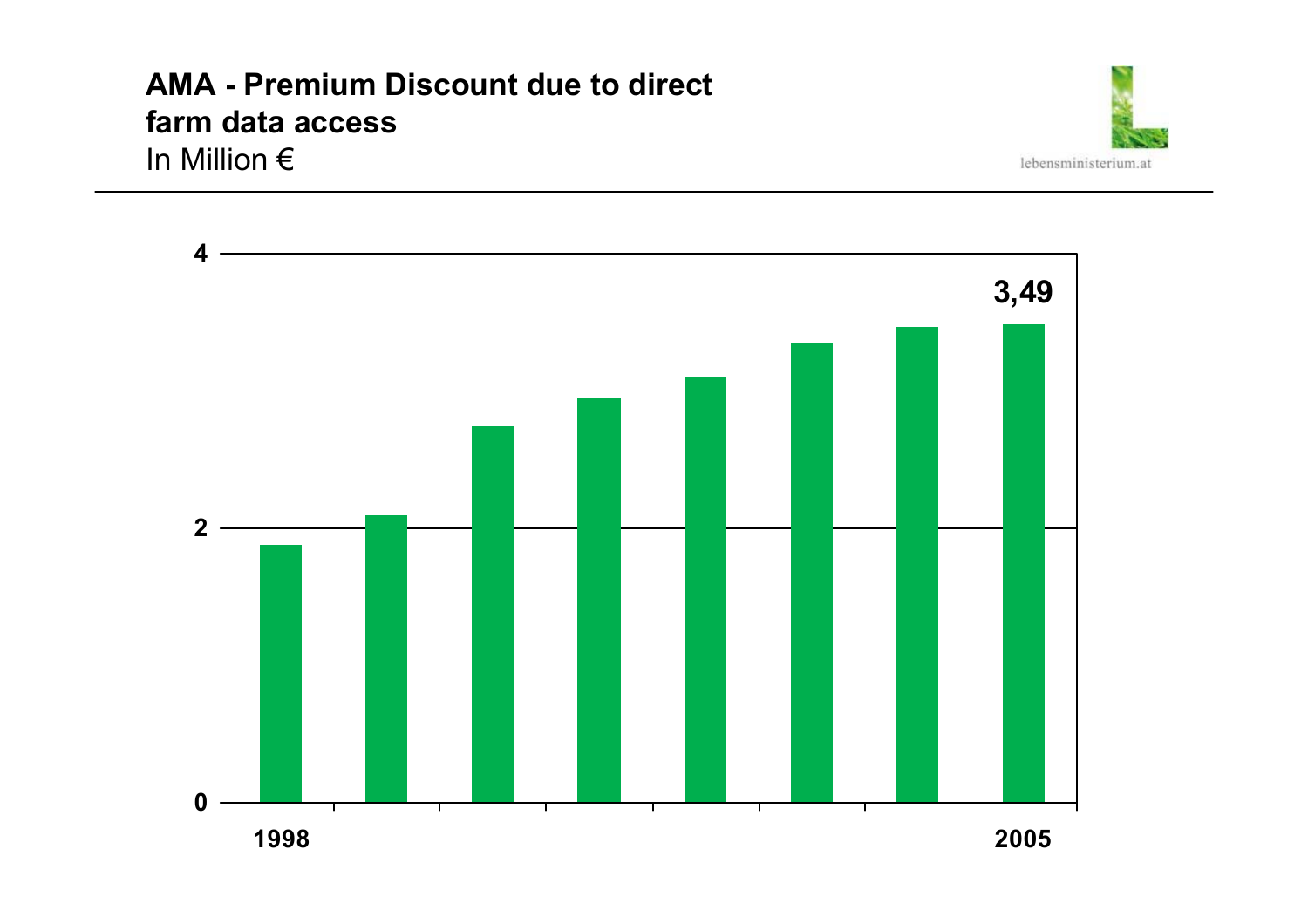## **Target: Comprehensive Risk Management**

#### **from a pure hail insurer to a comprehensive partner**





rows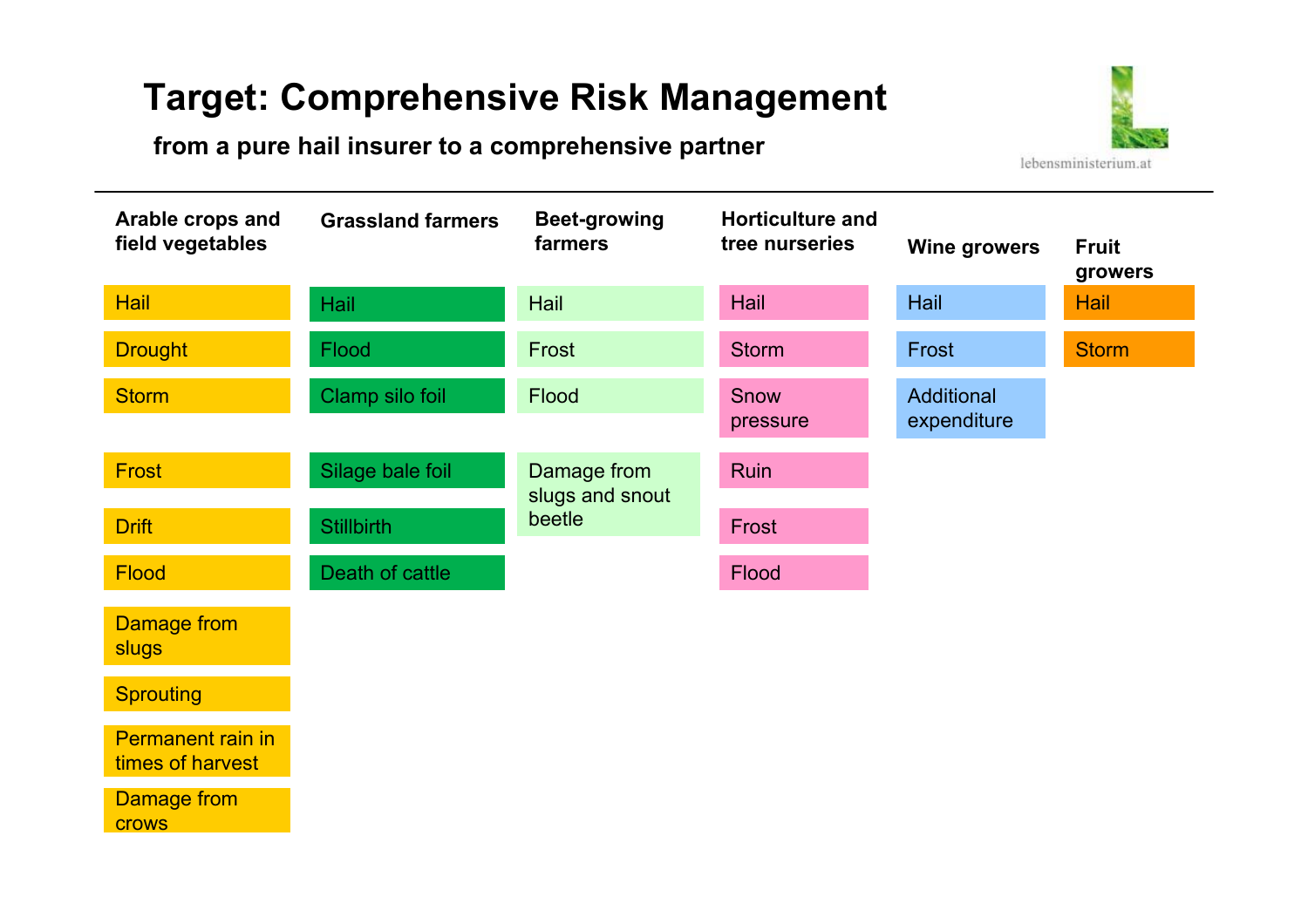### **Market Penetration 2006**



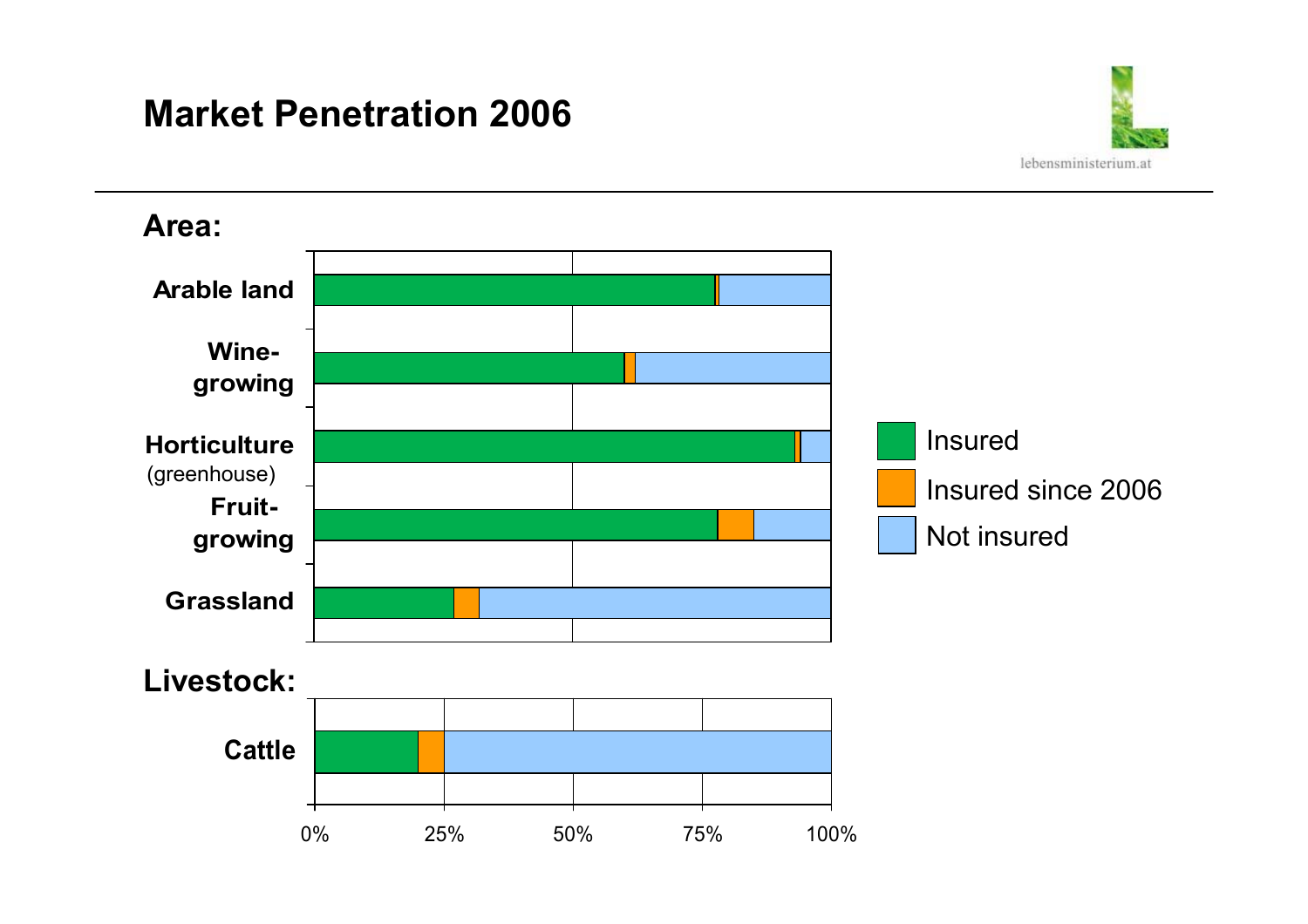### **Multi-Peril Insurance**



## **Five reasons to take out a multi-peril insurance**:

- \* Compensation of income losses
- \* Structural changes
- \* Specialisation
- \* Subsidisation
- \* Climate change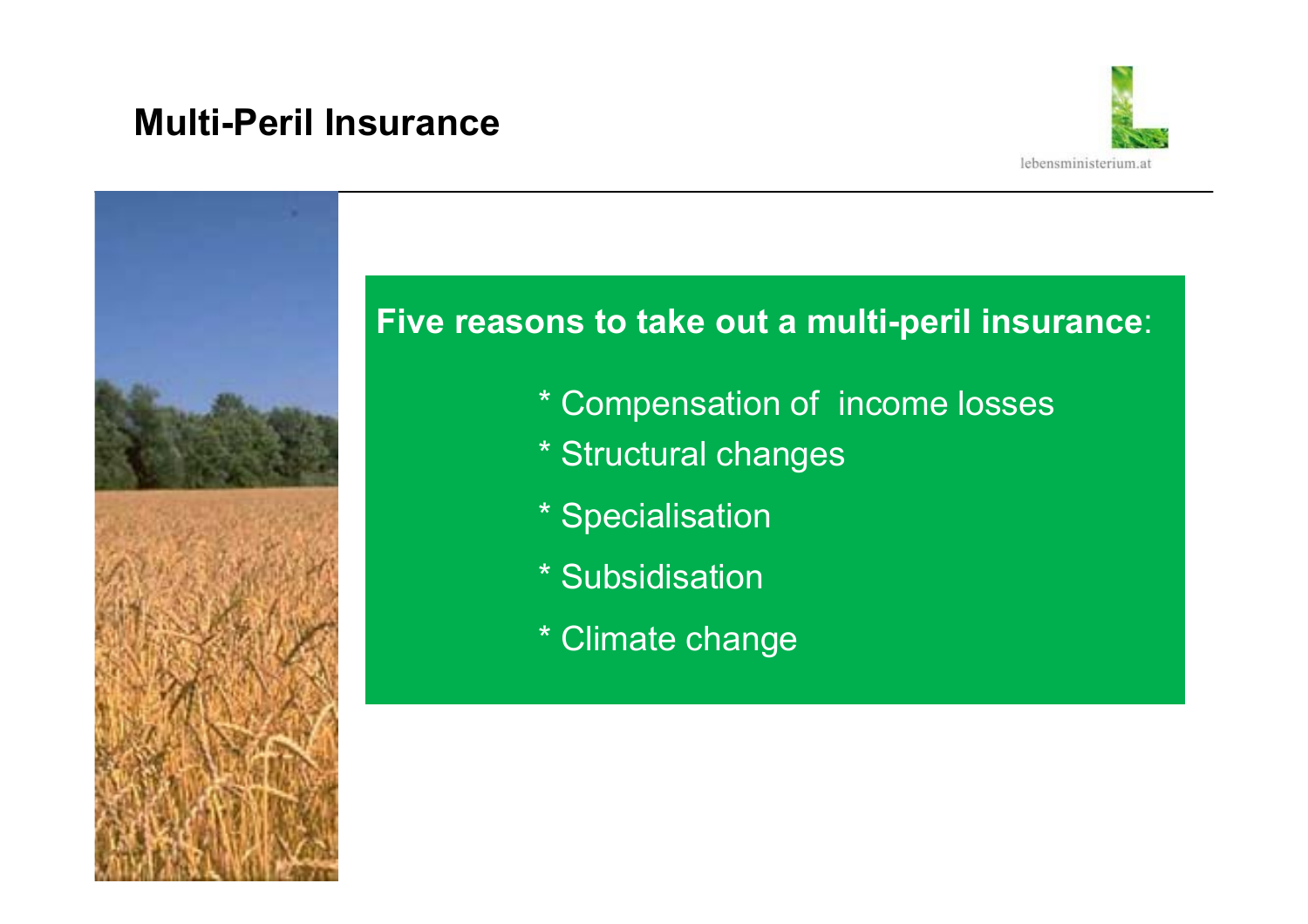## **Preliminary Key Figures 2006**





Hail-insured acreage: 1,115,000 hectare 78.5 % overall coverage of farmland 62.0 % overall coverage of viticultural land

Multiple-risk insured acreage: 703,000 hectare 63 % overall insurance

Premium: € 53.8 million

Sum insured: € 2.3 billion

Sum of indemnification:  $\epsilon$  40 million

Loss ratio: 74 %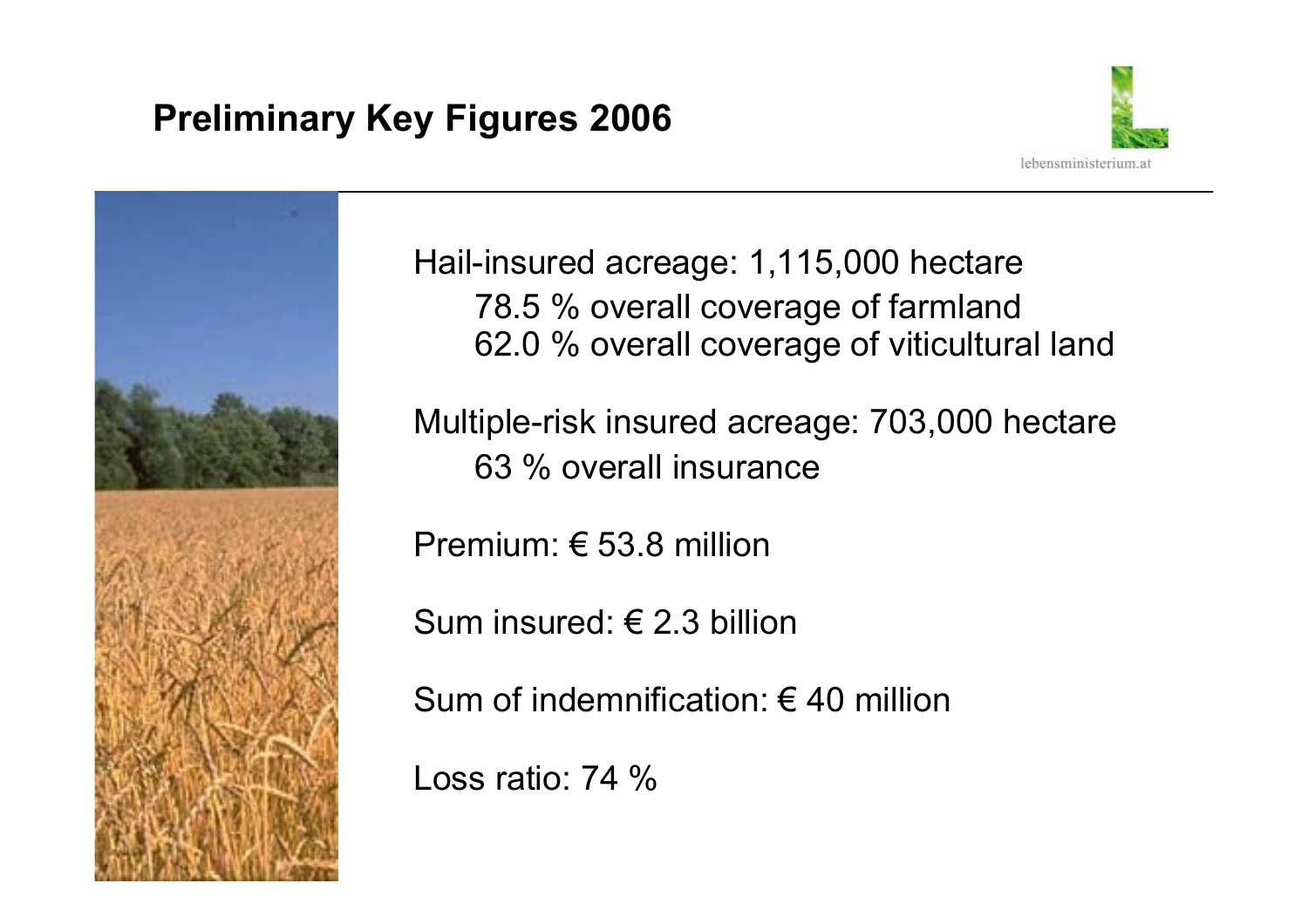#### **Area Insured in Austria 1985 – 2006**







**Hail Insurance ■ Multi-Peril Insurance (incl. Hail)**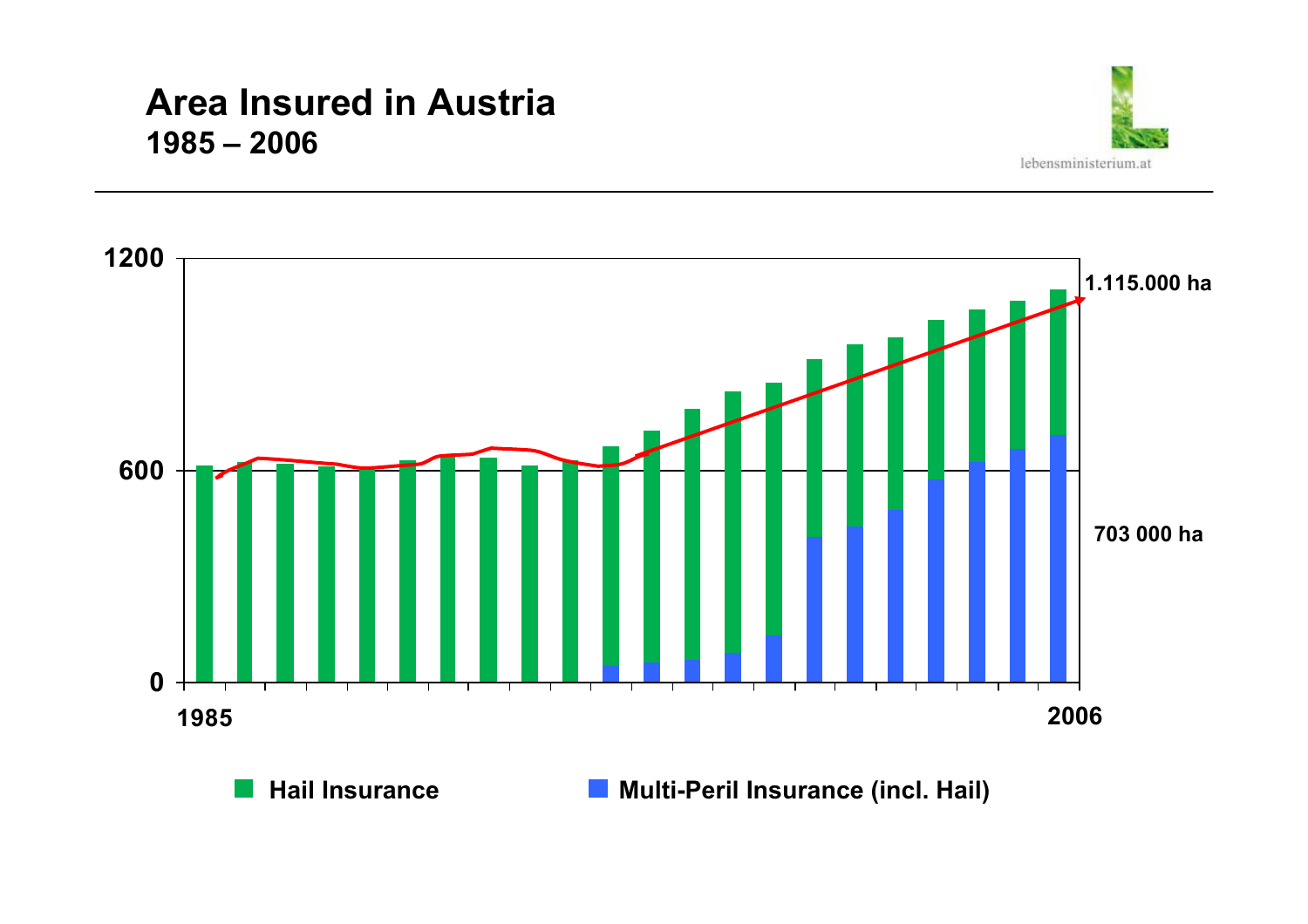Claims 2006



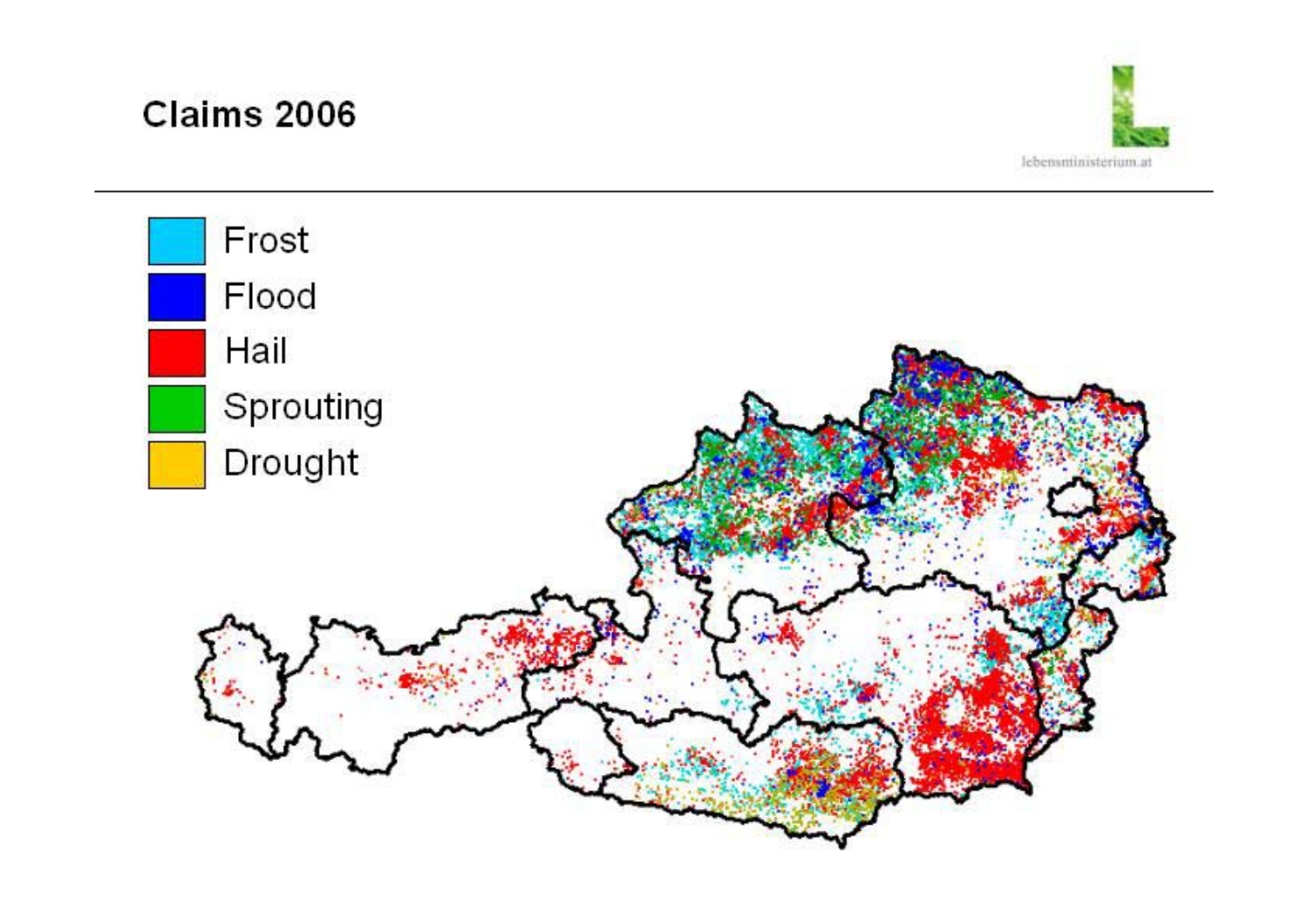## **Loss Assessment and Compensation**



- - Loss adjusters assess each claim at every crop and every field
- - Indemnification depends on the chosen insurance product
- -Retention from 0 – 50%, in most cases 4%
- - Drought damages are compensated if yield falls below determined limits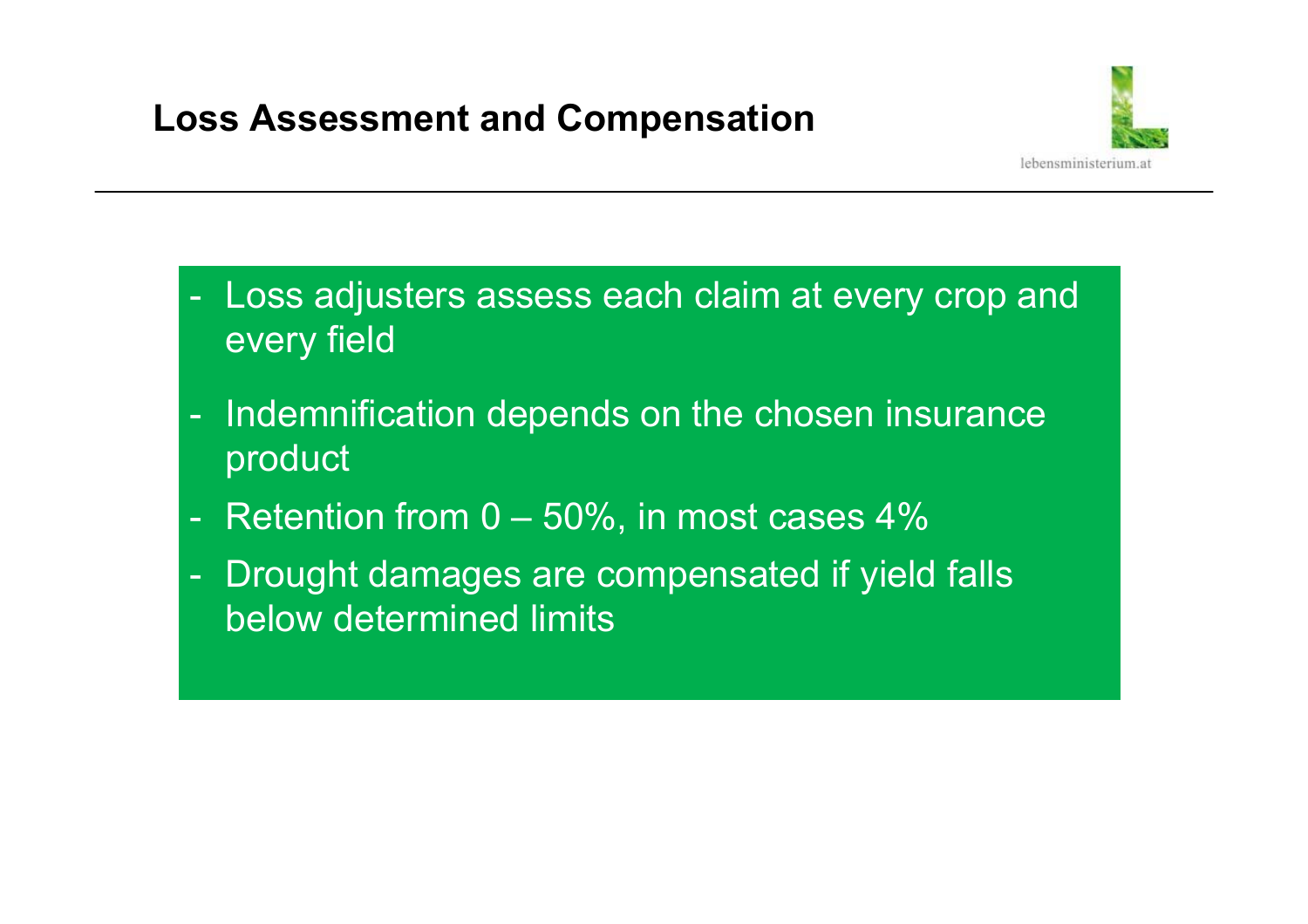